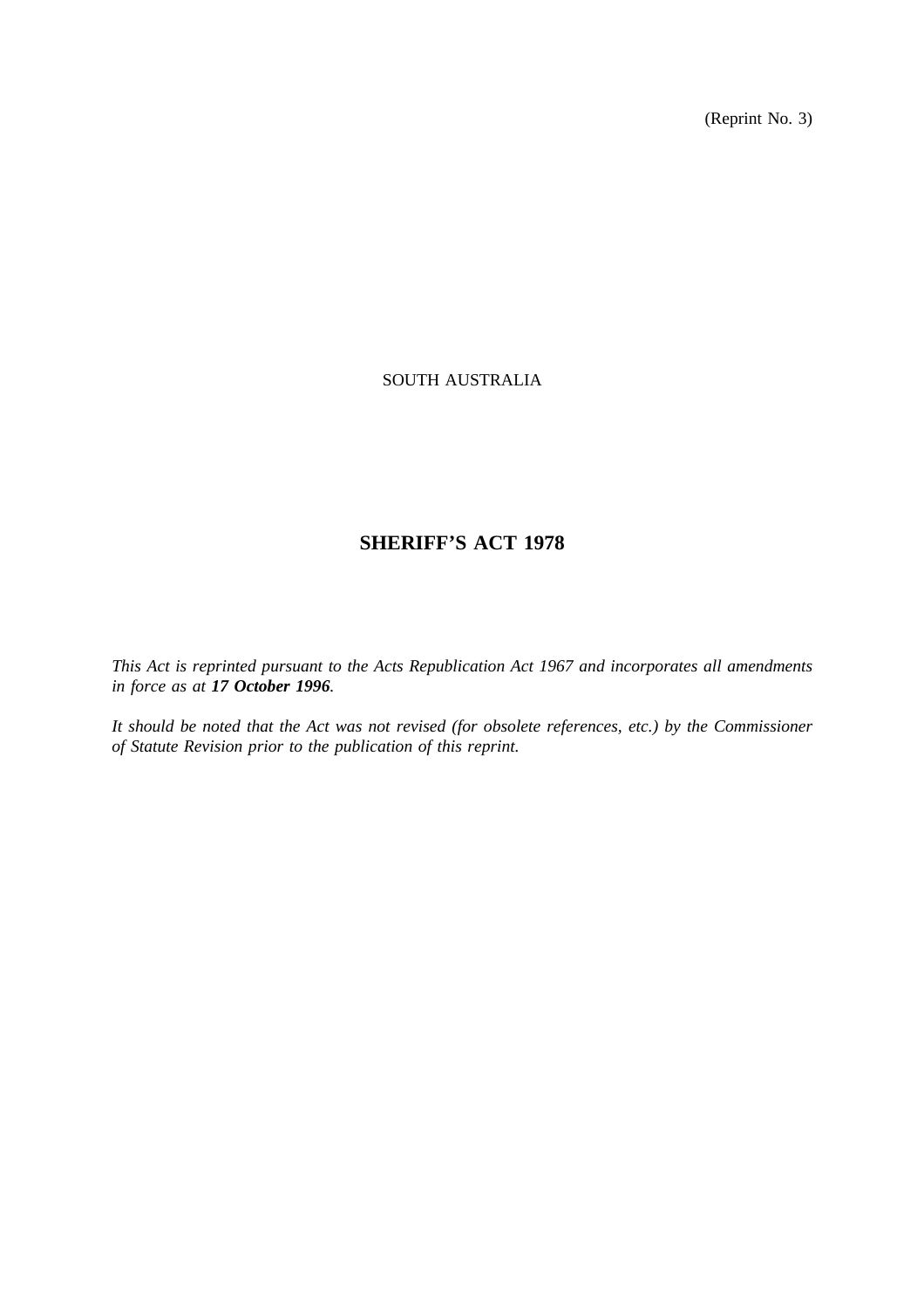# **SUMMARY OF PROVISIONS**

| 1.  | Short title                                                 |  |
|-----|-------------------------------------------------------------|--|
| 2.  | Commencement                                                |  |
| 3.  | Repeal and transitional provision                           |  |
| 4.  | Interpretation                                              |  |
| 5.  | The Sheriff                                                 |  |
| 6.  | Deputy Sheriffs and sheriff's officers                      |  |
| 7.  | Provision for case where sheriff should not execute process |  |
| 8.  | Duties of the sheriff                                       |  |
| 9.  | Sheriff to attend at criminal sittings                      |  |
| 10. | Procedure on arrest                                         |  |
| 11. | <b>Offences</b>                                             |  |
| 12. | Immunity                                                    |  |
| 13. | Summary proceedings                                         |  |
| 14. | Sheriff not disqualified from being justice of the peace    |  |
| 15. | No licence required for the purpose of sheriff's sales      |  |
| 16. | Regulations                                                 |  |
|     |                                                             |  |

#### **APPENDIX LEGISLATIVE HISTORY**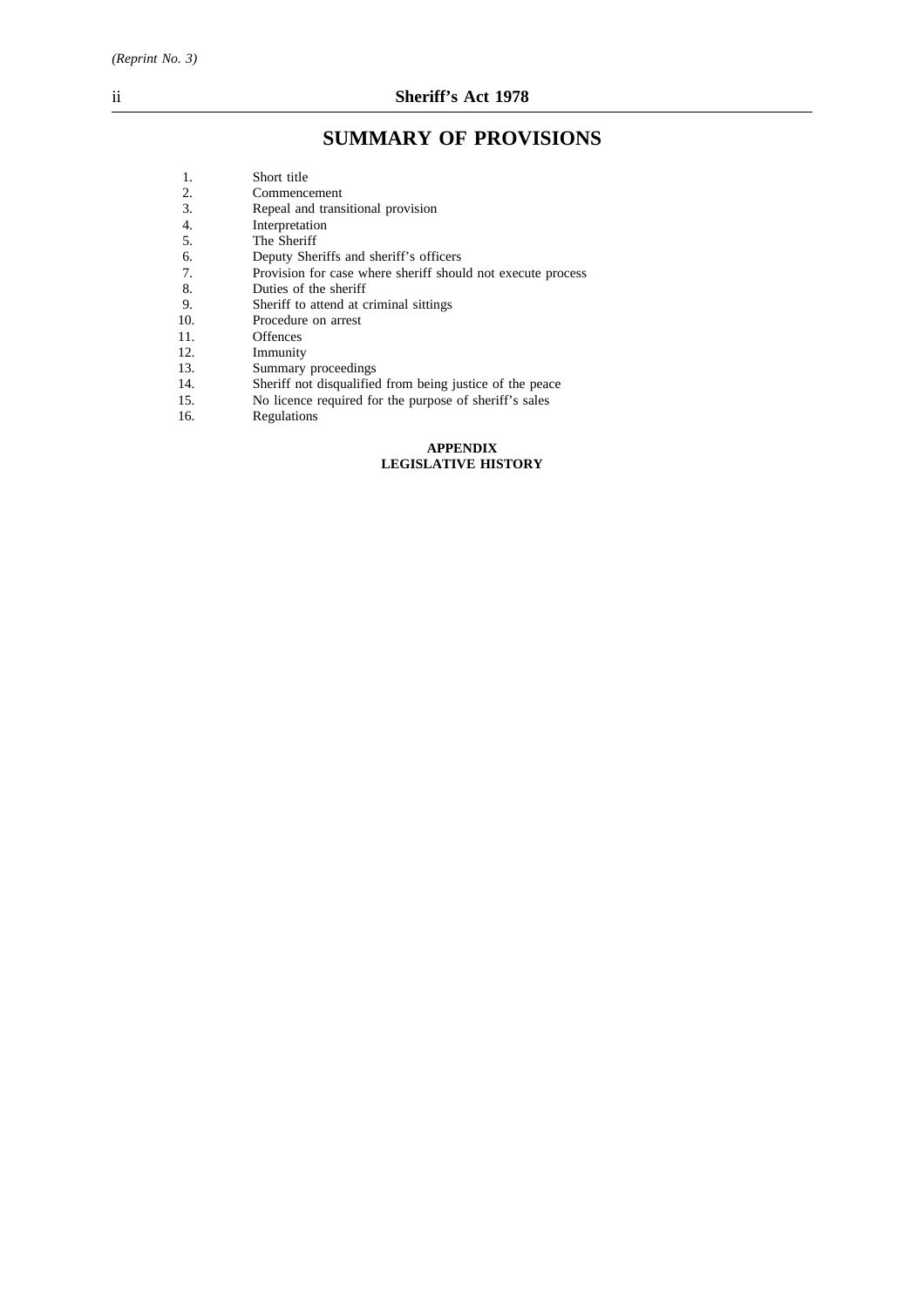# **SHERIFF'S ACT 1978**

being

Sheriff's Act 1978 No. 82 of 1978 [Assented to 30 November  $1978$ ]<sup>1</sup>

as amended by

Sheriff's Act Amendment Act 1991 No. 81 of 1991 [Assented to 12 December 1991]<sup>1</sup> Statutes Amendment (Courts Administration Staff) Act 1995 No. 85 of 1995 [Assented to 30 November 1995]<sup>2</sup> Statutes Amendment (Attorney-General's Portfolio) Act 1996 No. 67 of 1996 [Assented to 15 August 1996]<sup>3</sup>

<sup>1</sup> Came into operation 6 July 1992: *Gaz*. 2 July 1992, p. 209.

- <sup>2</sup> Came into operation 14 December 1995: *Gaz*. 14 December 1995, p. 1641.
- <sup>3</sup> Came into operation 17 October 1996: *Gaz*. 17 October 1996, p. 1361.

#### *NOTE:*

- *Asterisks indicate repeal or deletion of text.*
- *For the legislative history of the Act see Appendix. Entries appearing in the Appendix in bold type indicate the amendments incorporated since the last reprint.*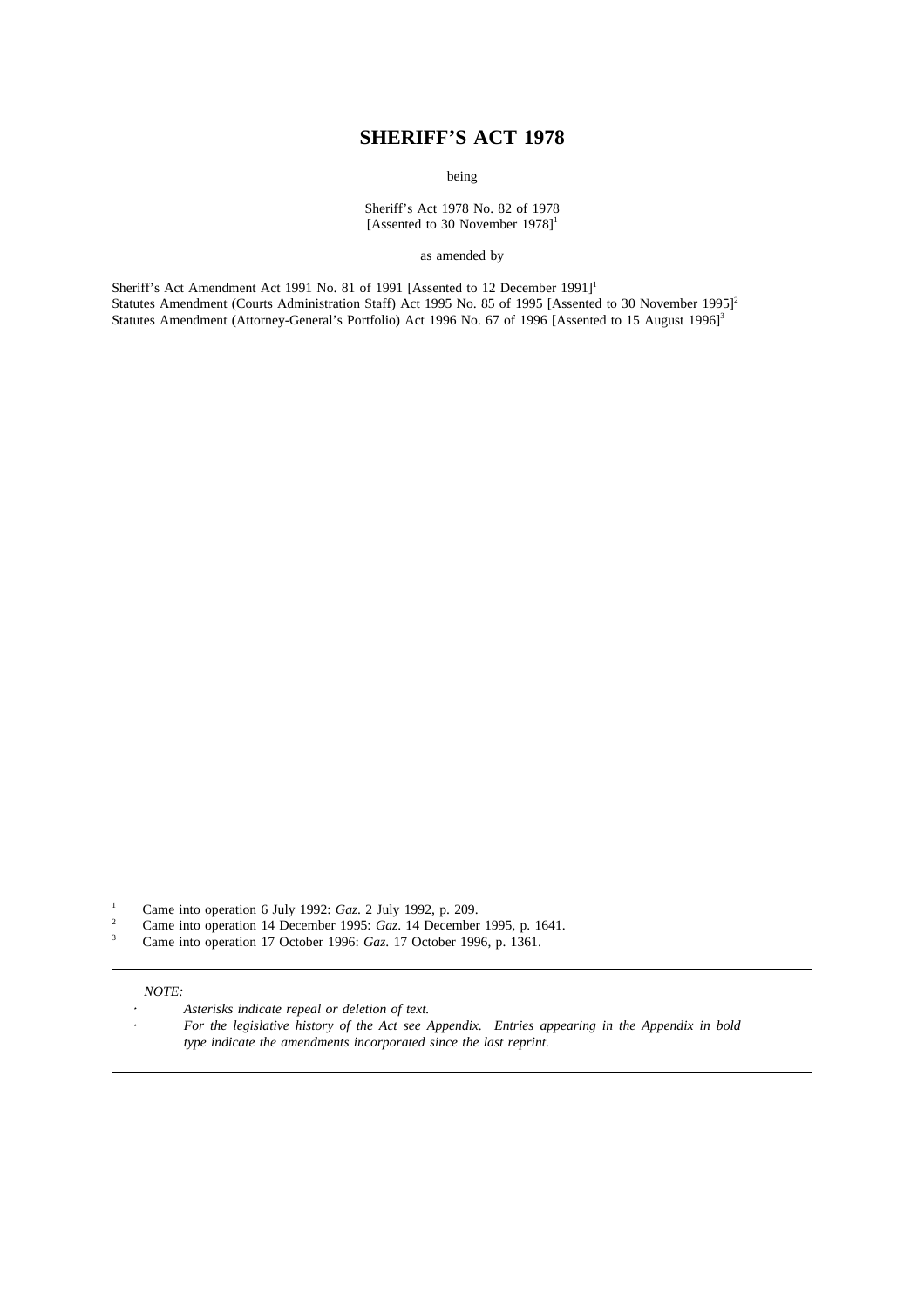**An Act to provide for the appointment of the sheriff and sheriff's officers and to define their powers and duties; to amend the Supreme Court Act, 1935-1975; and for other purposes.**

The Parliament of South Australia enacts as follows:

# **Short title**

**1.** This Act may be cited as the *Sheriff's Act 1978*.

# **Commencement**

**2.** This Act shall come into operation on a day to be fixed by proclamation.

# **Repeal and transitional provision**

**3.** (1) Sections 84 to 105 (inclusive) of the *Supreme Court Act 1935-1975* and the heading immediately preceding those sections, are repealed.

\*\*\*\*\*\*\*\*\*\*

(3) A person holding office immediately before the commencement of this Act as sheriff or a deputy sheriff under the provisions repealed by subsection (1) of this section shall be deemed to have been appointed, upon the commencement of this Act, as sheriff or a deputy sheriff under this Act.

(4) A person holding office immediately before the commencement of this Act as a sheriff's officer under a provision repealed by subsection (1) of this section shall be deemed to have been appointed upon the commencement of this Act as a sheriff's officer under the corresponding provisions of this Act.

### **Interpretation**

**4.** In this Act, unless the contrary intention appears—

"**court**" means—

- *(a)* the Supreme Court; or
- *(b)* the District Court; or
- *(ba)* the Environment, Resources and Development Court; or
- *(c)* the Magistrates Court;

"**judge**" includes a magistrate or a justice.

# **The Sheriff**

**5.** (1) There will be a sheriff.

- (2) The sheriff will be an officer of the Supreme Court.
- (3) The sheriff will be appointed under the *Courts Administration Act 1993*.

(4) A person cannot be appointed as sheriff, nor can a person holding that office be dismissed or reduced in status after appointment, except on the recommendation, or with the concurrence, of the Chief Justice of the Supreme Court.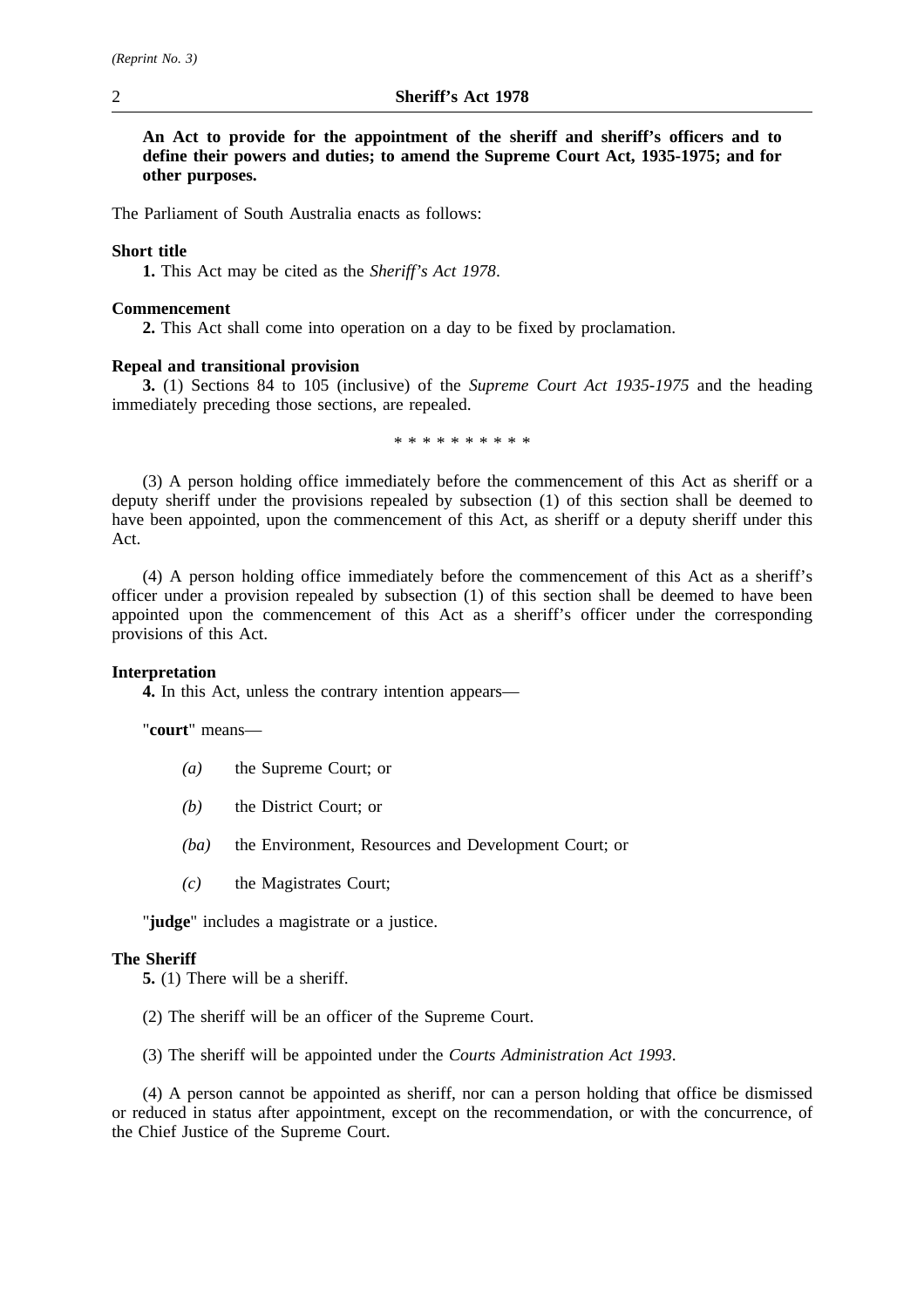#### **Deputy Sheriffs and sheriff's officers**

**6.** (1) There will be such deputy sheriffs and sheriff's officers (appointed under the *Courts Administration Act 1993*) as are necessary to assist the sheriff in the performance of his or her duties.

(2) A person cannot be appointed as a deputy sheriff or sheriff's officer, nor can a person so appointed be dismissed or reduced in status after appointment, except on the recommendation, or with the concurrence, of the sheriff.

(3) The sheriff may, by instrument in writing, appoint any person to be a deputy sheriff or sheriff's officer—

- *(a)* for the purposes of a particular proceeding; or
- *(b)* for the period specified in the instrument.

(4) A person appointed under subsection (3) is not, by virtue of that appointment, a Public Service employee and is entitled to such fees as are prescribed.

(5) A deputy sheriff has, in relation to any matter within the scope of his or her appointment, the powers, duties and immunities of the sheriff, but is subject to direction by the sheriff.

#### **Provision for case where sheriff should not execute process**

**7.** (1) Where—

- *(a)* the sheriff is unable, for any reason, to carry out any of his duties; or
- *(b)* it is for any other reason expedient to exercise the powers conferred by this subsection,

a court or a judge may appoint a fit and proper person to execute any process, or to carry out the duties of the sheriff in relation to any matter.

- (2) Where—
- *(a)* any process is directed against the sheriff; or
- *(b)* it is otherwise improper for the sheriff to execute any process,

the court or a judge may appoint any fit and proper person to execute that process.

(3) A person appointed pursuant to subsection (1) or subsection (2) of this section has, in relation to any matter within the scope of his appointment, the powers, duties and immunities of the sheriff.

# **Duties of the sheriff**

**8.** The sheriff shall—

- *(a)* execute or cause to be executed all process, civil or criminal, directed to him by a court; and
- *(b)* perform all other duties imposed on the sheriff by or under an Act; and
- *(c)* shall observe and carry out any direction of a court.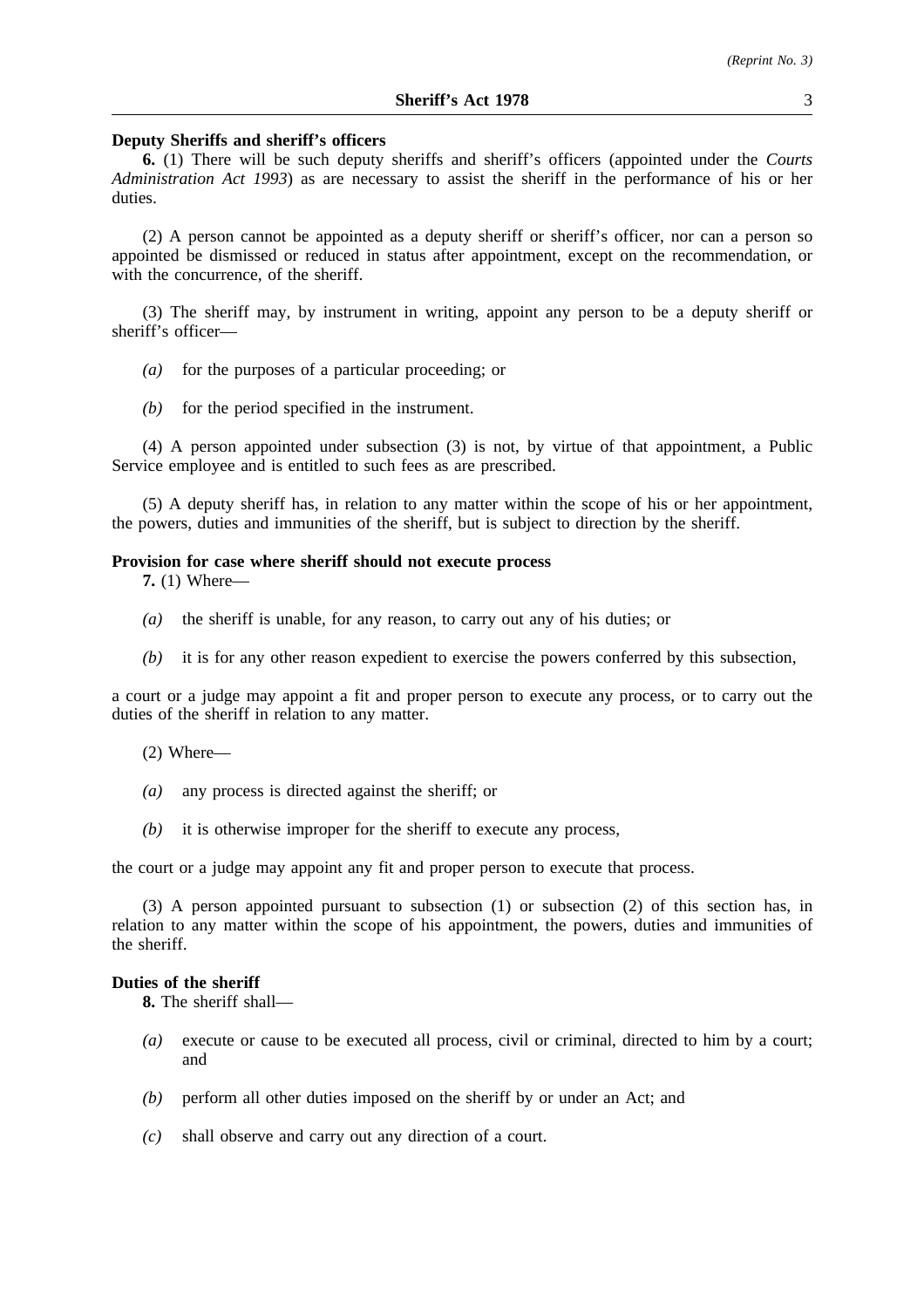# **Sheriff to attend at criminal sittings**

**9.** (1) The sheriff shall—

- *(a)* attend personally; or
- *(b)* cause one of his officers to attend,

any criminal sittings of the Supreme Court or a district criminal court.

- (2) The sheriff shall, at the request of a court—
- *(a)* attend personally; or
- *(b)* cause one of his officers to attend,

any sittings of that court.

#### **Procedure on arrest**

**10.** Subject to the provisions of any other Act, where a person is arrested by the sheriff, a deputy sheriff or a sheriff's officer, the person must be brought before a court as soon as reasonably practicable and must be kept in the meantime in safe custody.

### **Offences**

**11.** (1) Any person who hinders the sheriff, a deputy sheriff, a sheriff's officer, or a person assisting the sheriff, a deputy sheriff or a sheriff's officer, in the execution of his duty shall be guilty of an offence.

Maximum penalty: \$2 500 or 6 months imprisonment.

(2) The sheriff, a deputy sheriff or a sheriff's officer, may arrest any person who commits an offence under subsection (1) of this section.

(3) A person arrested under subsection (2) of this section shall be brought forthwith before a justice to be dealt with according to law.

(4) Any person who, having reasonable notice that he is required to assist the sheriff in arresting any person, or in preserving the peace, fails to do so without reasonable excuse, shall be guilty of an offence and liable to a penalty not exceeding two hundred dollars.

(5) A person who falsely represents himself or herself by word or conduct to be the sheriff, a deputy sheriff or a sheriff's officer is guilty of an offence.

Maximum penalty: \$2 500 or 6 months imprisonment.

#### **Immunity**

**12.** (1) Subject to this section, civil liability for any wrongful or negligent act or omission of the sheriff, a deputy sheriff or a sheriff's officer in the course of carrying out duties assigned to him by or under this Act shall be determined in accordance with the law of torts.

(2) The sheriff, a deputy sheriff or a sheriff's officer incurs no personal liability in tort for any act or omission in the course of carrying out those duties.

(3) Any action or claim to which the sheriff, a deputy sheriff or a sheriff's officer would, but for subsection (2) of this section, be liable lies against the Crown.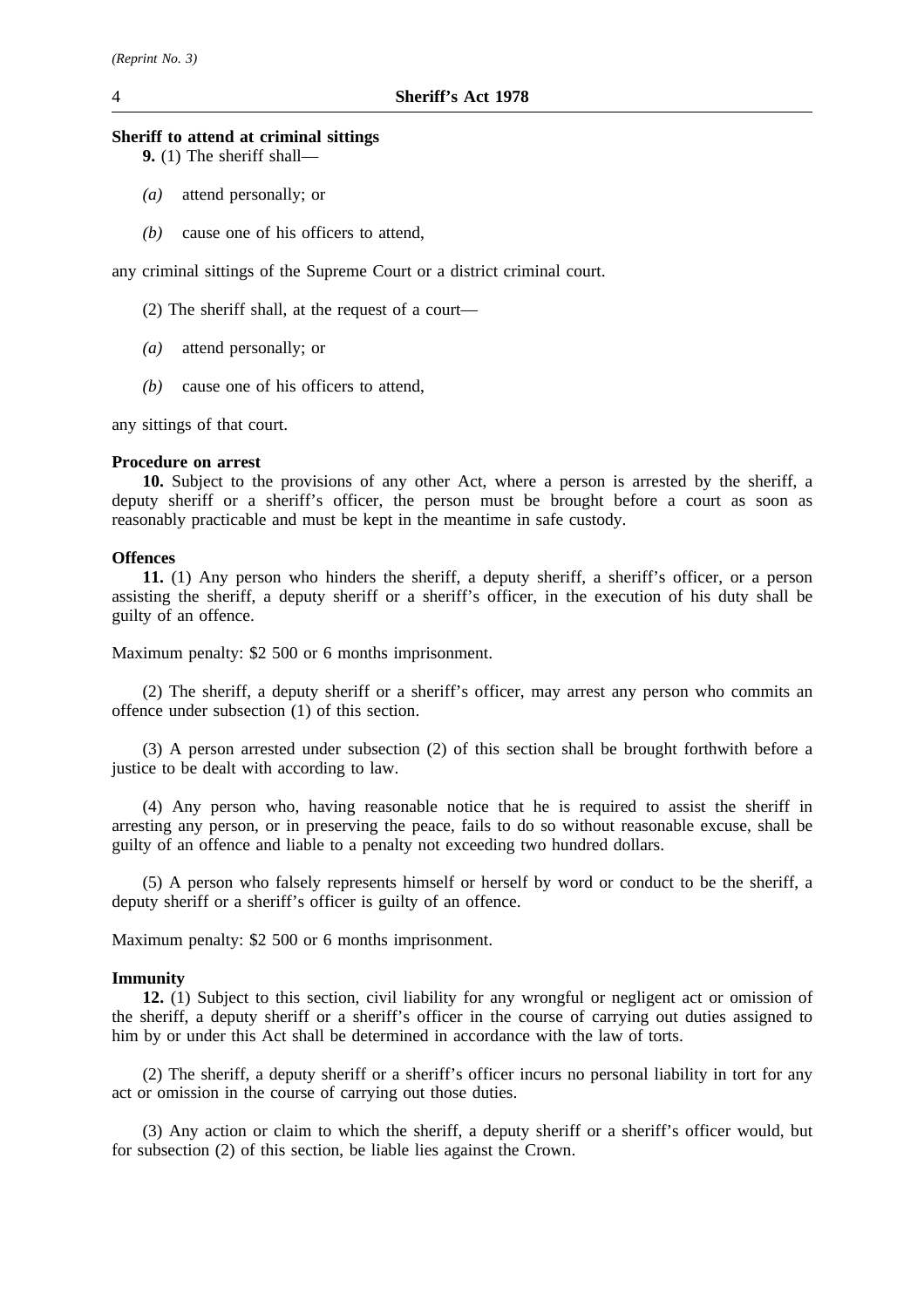# **Summary proceedings**

**13.** Proceedings for an offence against this Act shall be disposed of summarily.

# **Sheriff not disqualified from being justice of the peace**

**14.** The sheriff is not disqualified, by reason of his office, from appointment as a justice of the peace.

### **No licence required for the purpose of sheriff's sales**

**15.** No licence or other authority is required under any Act by the sheriff, a deputy sheriff or a sheriff's officer for the purpose of selling real or personal property (by auction or otherwise) in pursuance of the process of a court.

### **Regulations**

**16.** The Governor may, by regulation—

- *(a)* regulate the performance of the duties of the sheriff; and
- *(b)* prescribe, and provide for the recovery of, fees and expenses payable to the sheriff in relation to the execution of process, the service of documents and any other duty of the sheriff under this Act or any other Act; and
- *(c)* provide for the settlement of disputes as to the amount payable in any case; and
- *(d)* provide for the giving of security for the payment of fees; and
- *(e)* prescribe conditions upon which property seized in execution may be withdrawn from sale.